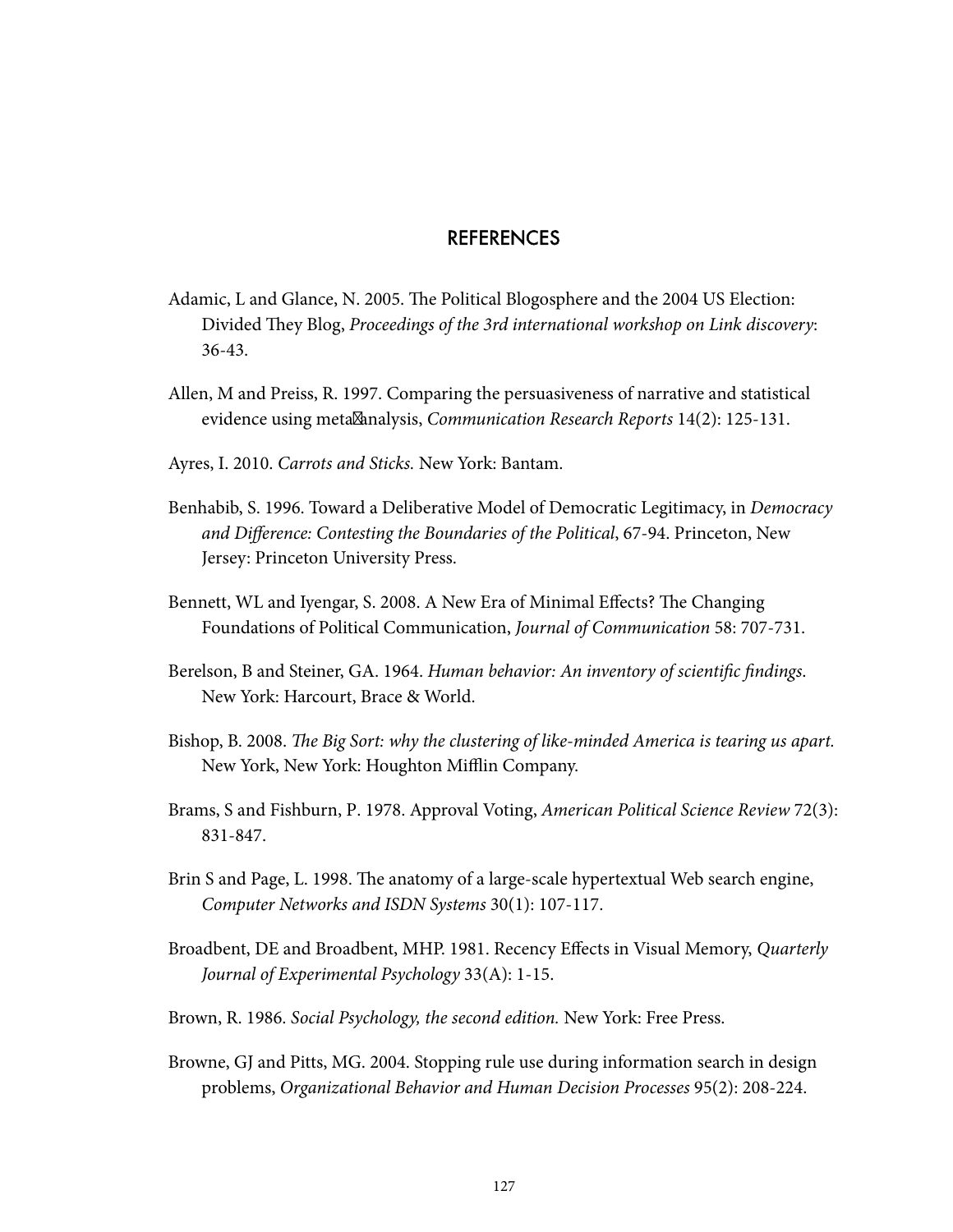- Chamberlin, JR and Courant, PN. 1983. Representative Deliberations and Representative Decisions: Proportional Representation and the Borda Rule, American Political Science Review 77(3): 718-733.
- Cialdini, RB. 2009. Influence: Science and Practice (5th Edition ed.). Boston: Pearson.
- Cialdini, RB; Kallgren, CA; Reno, RR. 1991. A Focus Theory of Normative Conduct: A Theoretical Refinement and Reevaluation of the Role of Norms in Human Behavior, Advances in Experimental Social Psychology 24: 201-231.
- Cohen, J. 1960. A coefficient of agreement for nominal scales, Educational and Psychological Measurement 20(1): 7–46.
- Cohen, J. 1989. Deliberation and Democratic Legitimacy, In The Good Polity: Normative Analysis of the State, edited by Alan Hamlin and Phillip Petit. New York, New York: Blackwell.
- Consolvo, S; McDonald, DW; Toscos, T; Chen, M; Froehlich, JE; Harrison, B; Klasnja, P; LaMarca, A; LeGrand, L; Libby, R; Smith, I; Landay, JA. 2008. Activity Sensing in the Wild: A Field Trial of UbiFit Garden, Proceedings of CHI 2008.
- Dehghani, M; Gratch, J; Sachdeva, S; Sagae, K. 2011. Analyzing Conservative and Liberal Blogs Related to the Construction of the Ground Zero Mosque, Proceedings of CogSci 2011: 1853-1858.
- Dewey, J. 1927. The Public and Its Problems. Athens, OH: Swallow Press.
- Diakopoulos, NA and Shamma, DA. 2010. Characterizing Debate Performance via Aggregated Twitter Sentiment, Proceedings of CHI 2010.
- Dilliplane, S. 2011. All the News You Want to Hear: The Impact of Partisan News Exposure on Political Participation, Public Opinion Quarterly 75(2): 287-316.
- Donnellan, MB; Oswald, FL; Baird, BM; Lucas, RE. 2006. The mini-IPIP scales: Tiny-yeteffective measures of the Big Five factors of personality. Psychological Assessment 18: 192-203.
- Esterling, KM; Fung, A; Lee, Taeku. n.d.. How Much Disagreement is Good for Democratic Deliberation? The CaliforniaSpeaks Health Care Reform Experiment. Working paper as of 10 January 2012.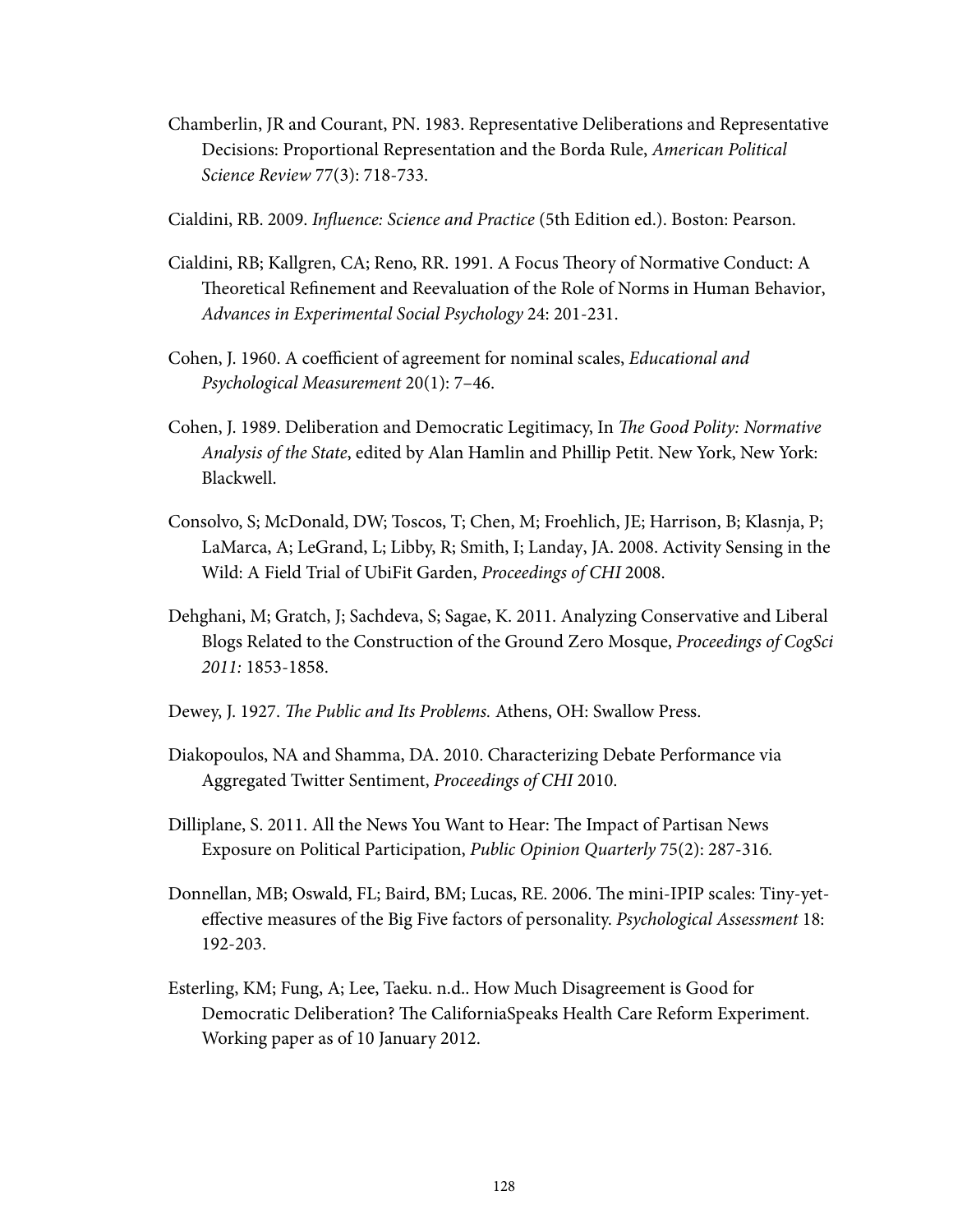- Eliasoph, N. 1998. Avoiding Politics: How Americans Produce Apathy in Everyday Life. Cambridge University Press.
- Festinger, L. 1957. A theory of cognitive dissonance. Evanston, Illinois: Row & Peterson.
- Fogg, BJ. 2002. Persuasive Technology: Using Computers to Change What We Think and Do, San Francisco, California: Morgan Kaufmann.
- Freedman, JL. 1965. Confidence, utility, and selective exposure, *Journal of Experimental* Social Psychology 2: 778-780.
- Frey, D. 1986. Recent Research on Selective Exposure to Information, Advances in Experimental Social Psychology 19: 41-80.
- Froehlich, JE; Dillahunt, T; Klasnja, P; Manko", J; Consolvo, S; Harrison, B; Landay, JA. UbiGreen: Investigating a Mobile Tool for Tracking and Supporting Green Transportation Habits, Proceedings of CHI 2009.
- Garrett, RK. 2009. Echo chambers online?: Politically motivated selective exposure among Internet news users, Journal of Computer Mediated Communication 14(2): 265-285.
- Garrett, RK and Resnick, P. 2011. Resisting Political Fragmentation on the Internet, Daedalus 140(4): 108-120.
- Gentzkow, M and Shapiro, JM. 2008. Competition and Truth in the Market for News, Journal of Economic Perspectives 22: 133-154.
- Gentzkow, M and Shapiro, JM. 2010. What Drives Media Slant? Evidence from US Daily Newspapers, Econometrica 78(1): 35-71.
- Gentzkow, M and Shapiro, JM. 2011. Ideological Separation Online and Offline, Quarterly Journal of Economics 126: 1799-1839.
- Gilbert, E; Bergstrom, T; and Karahalios, K. 2009. Blogs Are Echo Chambers: Blogs Are Echo Chambers, Proceedings of HICSS 2009.
- Goel, S; Mason, W; Watts, DJ. 2010. Real and perceived attitude agreement in networks, Journal of Personality and Social Psychology 99(4): 611-621.
- Golbeck, J and Hansen, DH. 2011. Computing Political Preference among Twitter Followers, Proceedings of CHI 2011.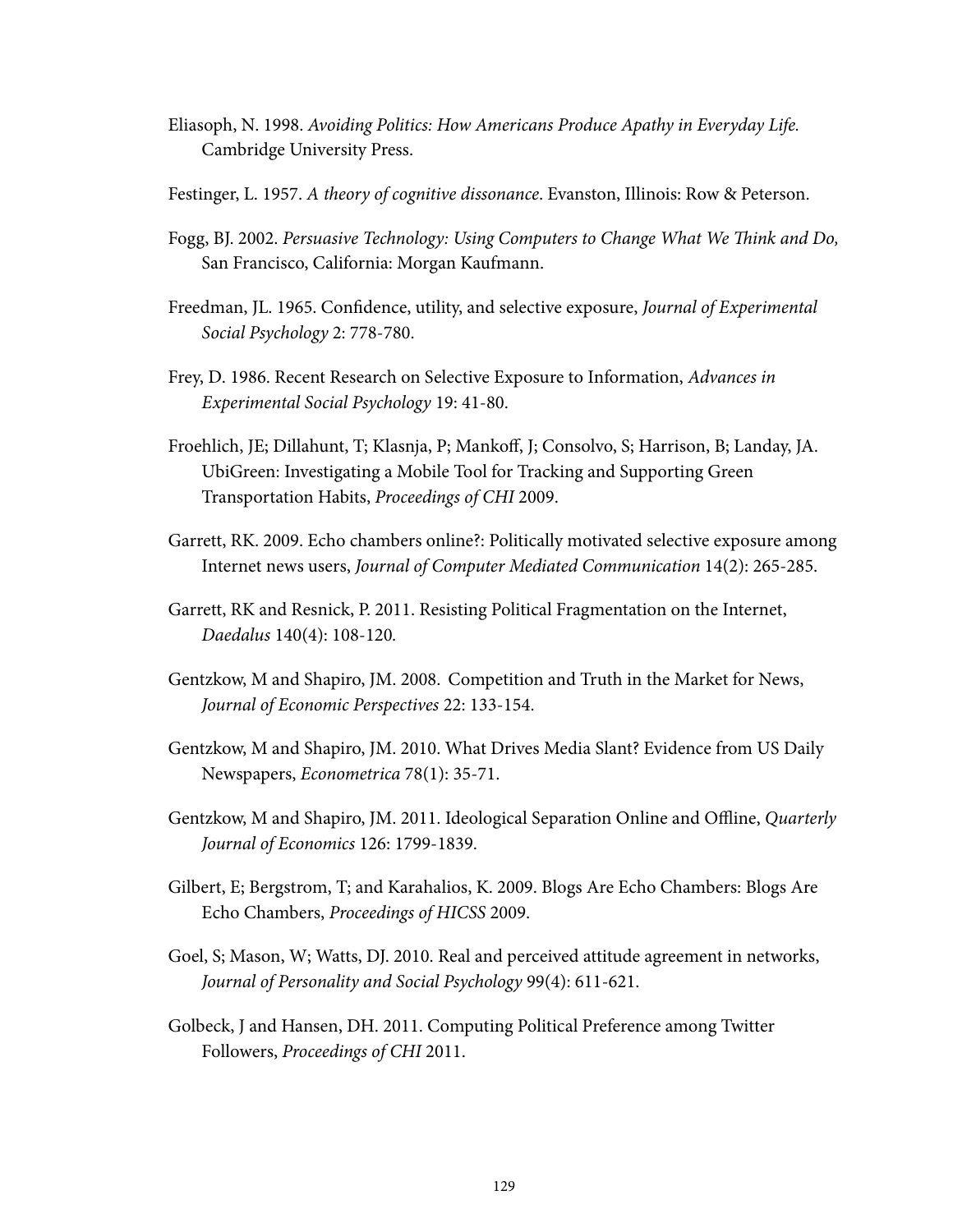- Goldberg, LR. 1990. An alternative "description of personality": The Big-Five factor structure, Journal of Personality and Social Psychology 59(6): 1216-1229.
- Gutmann, A and Thompson, D. 2004. Why Deliberative Democracy? Princeton, New Jersey: Princeton University Press.
- Habermas, J. 1962. The Structural Transformation of the Public Sphere: An Inquiry into a Category of Bourgeois Society. Translated by T Burger (1989). Cambridge, MA: MIT Press.
- Habermas, J. 1984. The Theory of Communicative Action. Translated by Thomas McCarthy. Boston: Beacon Press.
- Hall, MA and Smith, LA. 1999. Feature Selection for Machine Learning: Comparing a Correlation-based Filter Approach to the Wrapper, Proceedings of the Twelfth International FLAIRS Conference, AAAI.
- Hansen, DL and Johnson, C. 2012. Veiled viral marketing: disseminating information on stigmatized illnesses via social networking sites, Proceedings of International Health Informatics Symposium (IHI) 2012.
- Hart, W; Albarracín, D; Eagly, AH; Brechan, I; Lindberg, MJ; Merrill, Lisa. 2009. Feeling Validated versus Correct: A meta-analysis, Psychological Bulletin 135(4): 555-588.
- Hinsz, VB; Tindale, RS; Vollrath, DA. 1997. The emerging conceptualization of groups as information processors, Psychological Bulletin 121(1): 43-64.
- Holtgraves, TM. 1997. Yes, but...: Positive politeness in conversation arguments, *Journal of* Language and Social Psychology 16: 222-239.
- Hong, L and Page, SE. 2001. Problem Solving by Heterogeneous Agents, Journal of Economic Theory 97 $(1)$ : 123-163.
- Horrigan, J; Garret, RK; Resnick, P. 2004. The Internet and Democratic Debate: Wired Americans hear more points of view. Pew Internet & American Life Project, Washington, DC.
- Iyengar, S and Hahn, KS. 2009. Red Media, Blue Media: Evidence of Ideological Selectivity in Media Use, Journal of Communication 59: 19-39.
- Janssen, D and Kies, R. 2005. Online Forums and Deliberative Democracy, Acta Politica 40(3).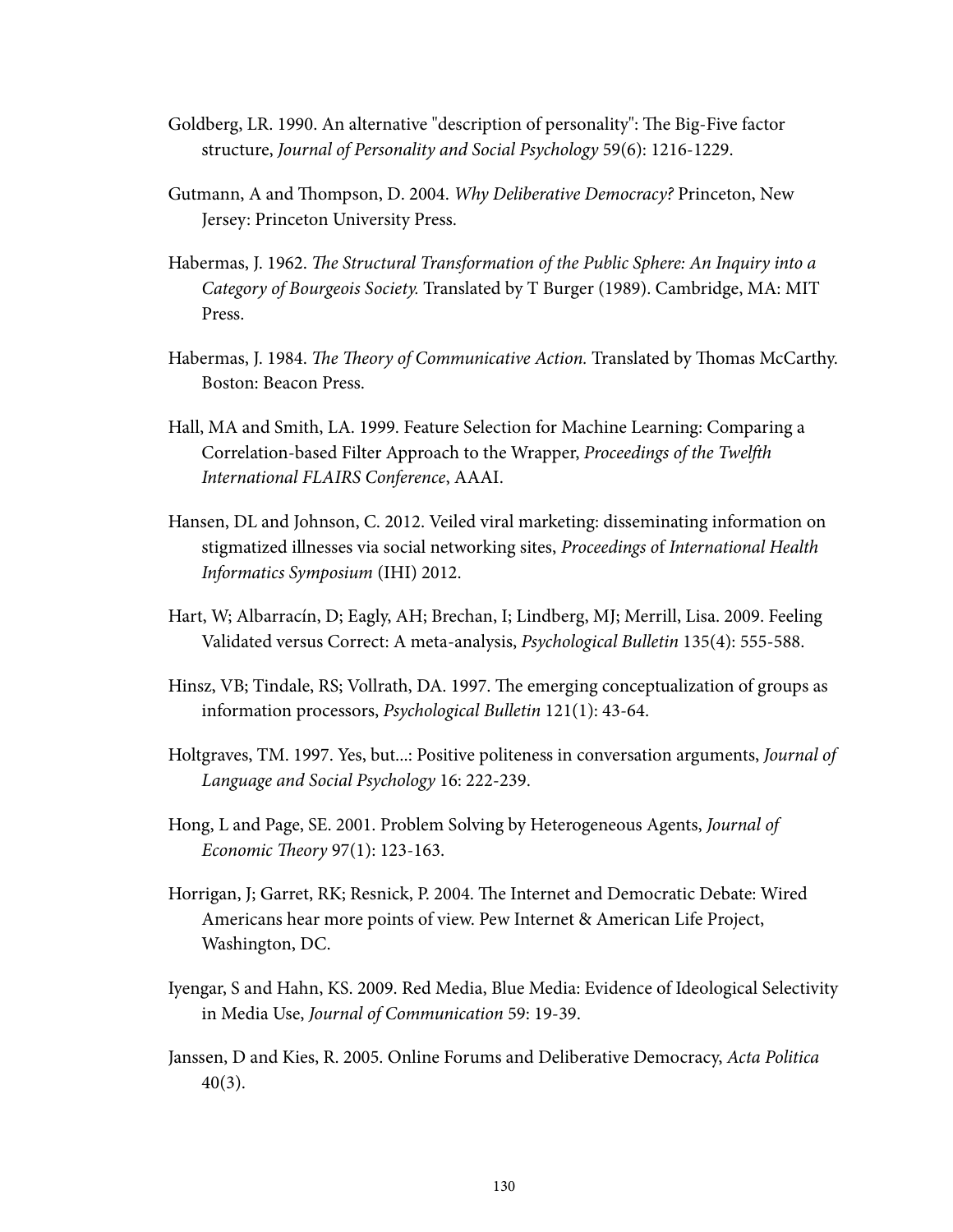- Jeh, G and Widom, J. 2002. SimRank: a measure of structural-context similarity, Proceedings of the eighth ACM SIGKDD international conference on Knowledge discovery and data mining: 538-543.
- Kahneman, D. 2011. *Thinking, Fast and Slow.* Farrar, Straus and Giroux.
- Kastenmüller, A; Greitemeyer, T; Jonas, E; Fischer, P; Frey, D. 2010. Selective exposure: The impact of collectivism and individualism, British Journal Of Social Psychology, 49(4), 745-763.
- Kelly, J; Smith, M; Fisher, D. 2005. Opinion Diversity in Online Political Discussion Networks, Online Deliberation 2005.
- Kittur, A; Chi, EH; Suh, B. 2009. Crowdsourcing User Studies With Mechanical Turk, Proceedings of CHI 2009: 453-456.
- Klapper JT. 1960. The effects of mass communication. New York: Free Press.
- Knobloch-Westerwick, S and Meng, J. 2009. Looking the Other Way: Selective Exposure to Attitude-Consistent and Counterattitudinal Political Information, Communication Research 36(3): 426-448.
- Koop, R and Jansen, HJ. 2009. Political Blogs and Blogrolls in Canada: Forums for Democratic Deliberation? Social Science Computer Review 27(2): 155-173.
- Kopfman, JE; Smith, SW; An Yun, JK, Hodges, A. 1998. Affective and cognitive reactions to narrative versus statistical evidence organ donation messages, Journal of Applied Communication Research 279-300.
- Krebs, V. 2005. It's the Conversations, Stupid! The Link between Social Interaction and Political Choice, In Extreme Democracy, edited by J Lebkowsky and M Ratcliffe.
- Krebs, V. 2008. Political Polarization in Amazon.com Book Purchases. orgnet.com.
- Kull, S; Clay, R; Lewis, E. 2003. Misperceptions, Media, and the Iraq War, Political Science Quarterly 118(4): 569-598.
- Kullback, S and Leibler, RA. 1951. On information and sufficiency, Annals of Mathematical Statistics 22:79-86.
- Krosnick, JA and MacInnis B. 2010. Frequent Viewers of Fox News Are Less Likely to Accept Scientists' Views of Global Warming. A report of the Woods Institute for the Environment, Stanford University.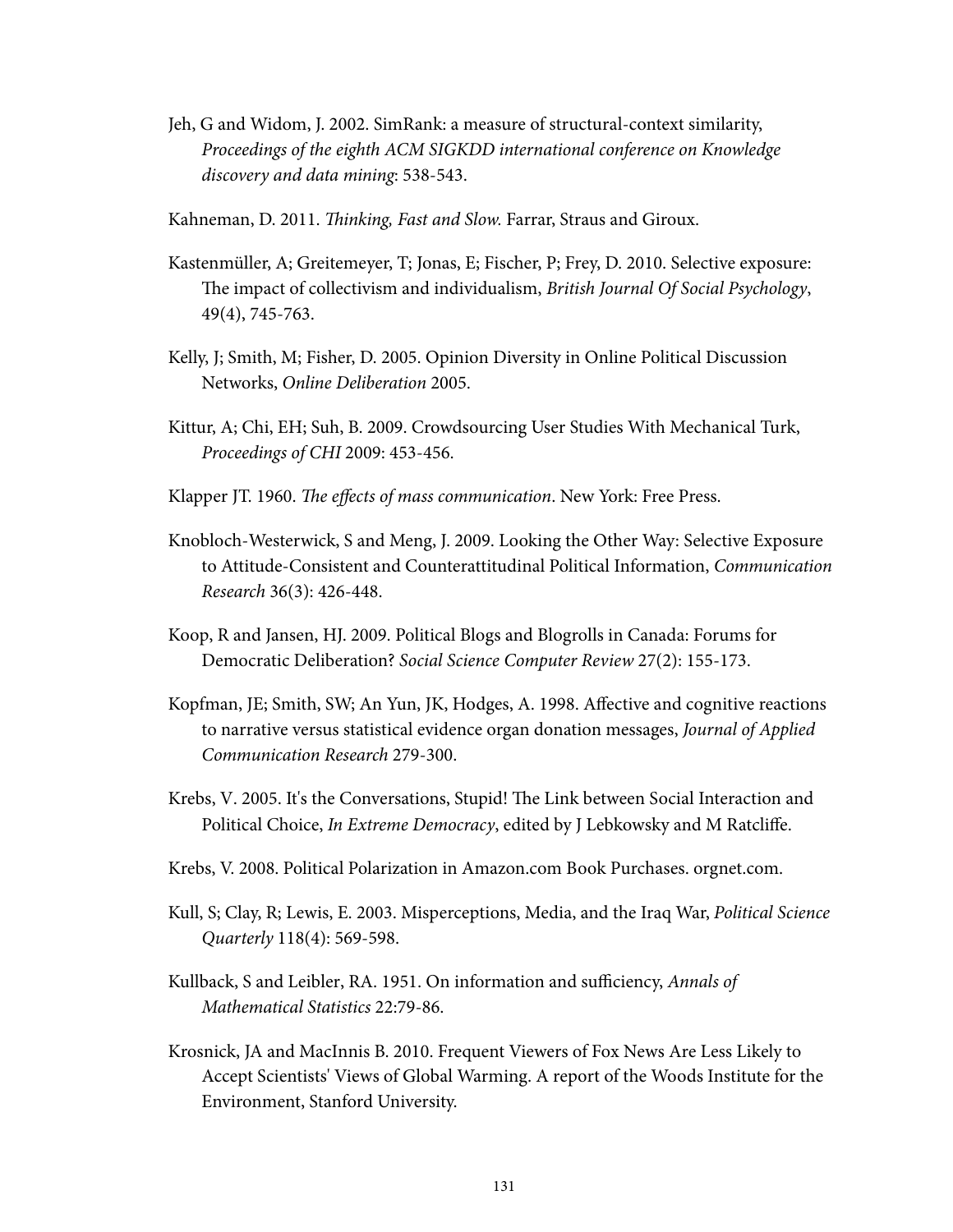- Kwak, H; Chu, H; Moon, S. 2011. Fragile online relationship: a first look at unfollow dynamics in Twitter, Proceedings of CHI 2011: 1091-1100.
- Landis, JR and Koch, GG. 1977. The measurement of observer agreement for categorical data, Biometrics 33: 59-174.
- Lawrence, E; Sides, J; Farrell, H. 2010. Self-Segregation or Deliberation? Blog Readership, Participation, and Polarization in American Politics, Perspectives on Politics 8: 141- 157.
- Lazarsfeld, PF; Berelson, B; and Gaudet, H. 1944. The people's choice, New York: Columbia University Press.
- Li, I; Dey, A; Forlizi, J. 2010. A stage-based model of personal informatics systems, Proceedings of CHI 2010, 557-566.
- Locke, EA and Latham, GP. 2002. Building a practically useful theory of goal setting and task motivation: A 35-year odyssey. American Psychologist, 57(9): 705-717.
- Locke, EA, & Latham, GP. 2005. Goal Setting Theory. In KG Smith, & MA Hitt, Great minds in management: the process of theory development (pp. 128-150). Cambridge, UK: Oxford University Press.
- Lowin, A. 1967. Approach and avoidance: alternative modes of selective exposure to information, Journal of Personality and Social Psychology 6(1): 1-9.
- Lowin, A. 1969. Further evidence for an approach-avoidance interpretation of selective exposure, Journal of experimental and social psychology 5: 265-71.
- MacKuen, M; Wolak, J; Keele, L; Marcus, GE. 2010. Civic Engagements: Resolute Partisanship or Reflective Deliberation, American Journal of Political Science 54(2): 440-458.
- Mansbridge, J. 1980. Beyond Adversary Democracy. New York: Basic Books.
- Mason, W and Watts, DJ. 2009. Financial incentives and the 'performance of crowds,' SIGKDD Workshop on Human Computation: 77-85.
- Matlin, C; Singer-Vine, J; Wilson, C. 29 April 2010. Escape from the Echo Chamber, Slate. http://www.slate.com/id/2252247/.
- McCallum, A and Nigam, K. 1998. A comparison of event models for Naive Bayes text classification, AAAI-98 Workshop on Learning for Text Categorization.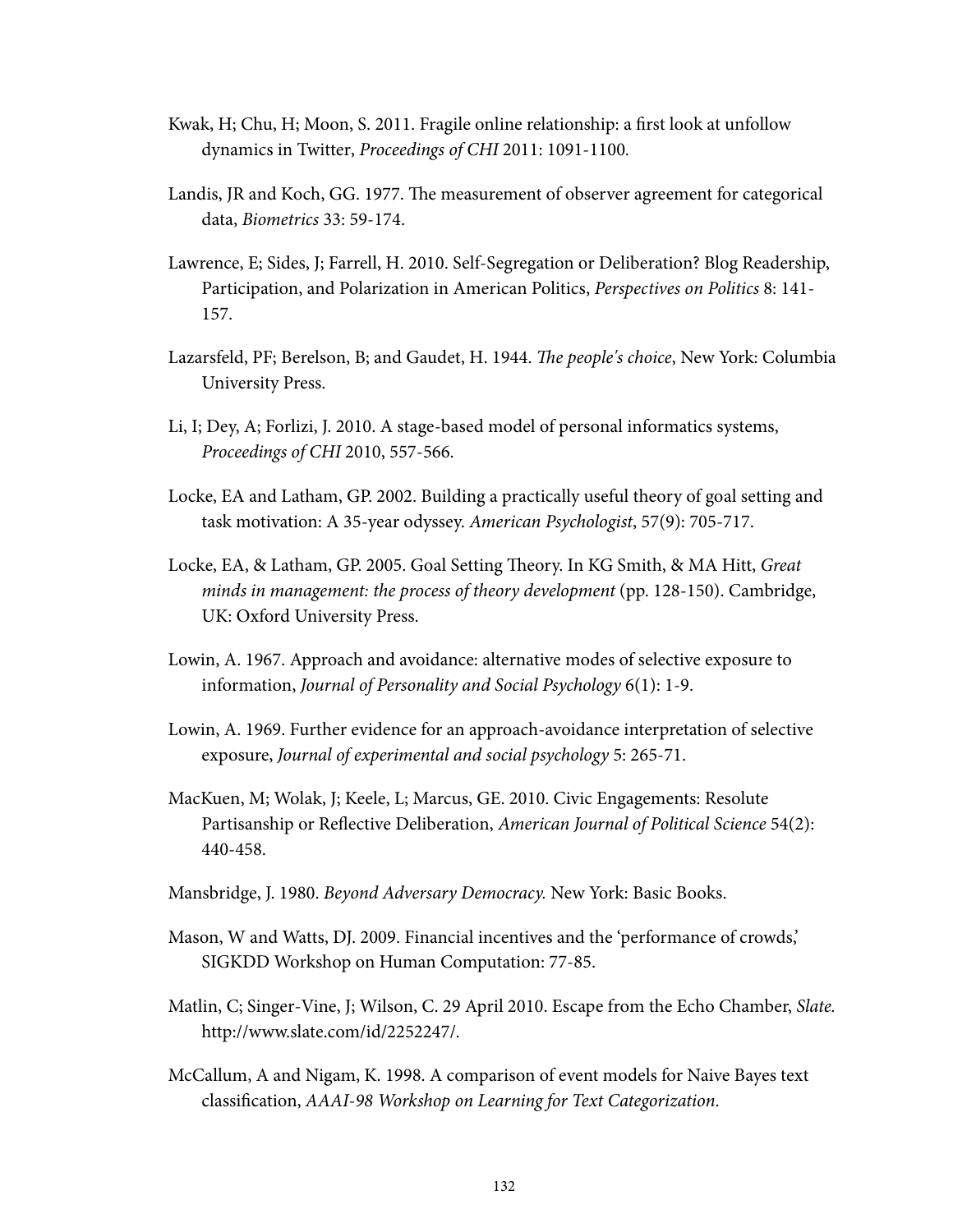- McKenna, L and Pole, A. 2007. What do bloggers do: an average day on an average political blog, Public Choice 134(1-2): 97-108.
- Menchen-Trevino, E and Karr, C. 2011. "Researching real-world Web use with Roxy: Collecting observational Web data with informed consent," Journal of Information Technology & Politics Conference on The Future of Computational Social Science.
- Mill, JS. 1865. Considerations on Representative Government. London: Longman, Green, and Roberts.
- Morris, JS. 2005. The Fox News Factor, The International Journal of Press/Politics 10(3): 56-79.
- Morris, JS. 2007. Slanted Objectivity? Perceived Media Bias, Cable News Exposure, and Political Attitudes, Social Science Quarterly 88(3): 707-728.
- Mullainathan, S and Shleifer, A. 2005. The market for news, American Economic Review 95: 1031–1053.
- Munson, SA; Resnick, P. 2011. The Prevalence of Political Discourse in Non-Political Blogs, Proceedings of ICWSM 2011.
- Munson, SA; Resnick, P. 2010. Presenting Diverse Political Opinions: How and How Much, Proceedings of CHI 2010.
- Munson, SA; Zhou, DX; Resnick, P. 2009. Sidelines: An Algorithm for Increasing Diversity in News and Opinion Aggregators, Proceedings of ICWSM 2009.
- Mutz, DC. 2006. Hearing the Other Side: Deliberative versus Participatory Democracy. New York, N.Y.: Cambridge University Press.
- Mutz, DC and Martin, PS. 2001. Facilitating Communication Across Lines of Political Difference: The Role of Mass Media, American Political Science Review 95(1): 97-114.
- Mutz, DC and Mondak JJ. 2006. The Workplace as a Context for Cross-Cutting Political Discourse, The Journal of Politics  $68(1)$ : 140-155.
- Negroponte, N. 1995. Being Digital. New York: Alfred A Knopf.
- Nemeth, CJ. 1986. Differential contributions to majority and minority influence, Psychological Review 93(1): 23-32.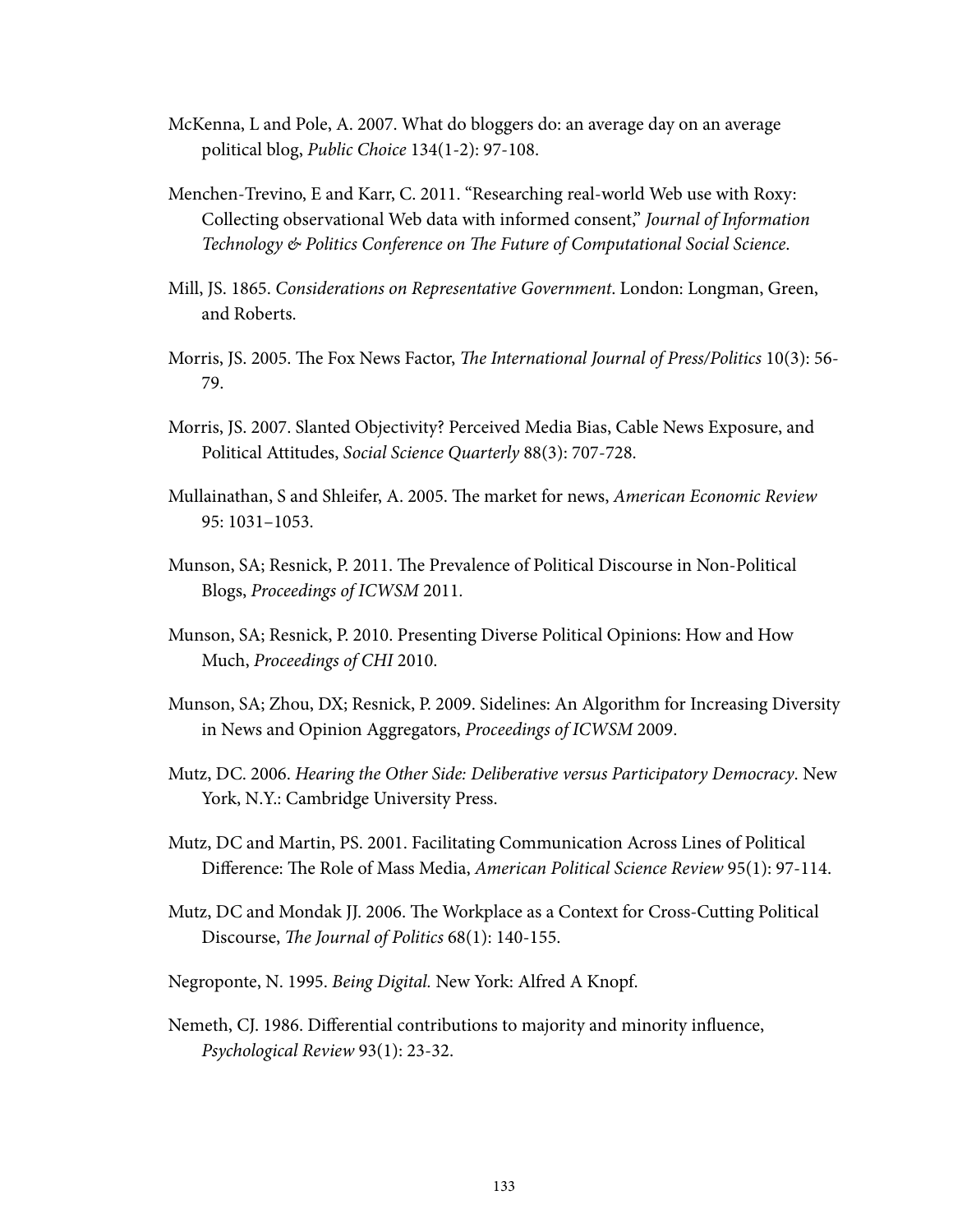- Nemeth, CJ and Rogers J. 1996. Dissent and the search for information. British Journal of Social Psychology 35: 67-76.
- Noelle-Neumann, E. 1993. The spiral of silence: public opinion, our social skin. 2nd edition. Chicago, Illinois: University of Chicago Press.
- Ng, EW and Detenber, BH. 2005. The Impact of Synchronicity and Civility in Online Political Discussions on Perceptions and Intentions to Participate, JCMC 10(3).
- Obama, B. 2010. Commencement Address at the University of Michigan, as transcribed by the Ann Arbor Chronicle. 1 May 2010.
- Oh, A; Lee, H; Kim, Y. 2009. User Evaluation of a System for Classifying and Displaying Political Viewpoints of Weblogs, Proceedings of ICWSM 2009.
- Papacharissi, Z. 2004. Democracy online: civility, politeness, and the democratic potential of online political discussion groups, New Media and Society 6(2): 259-283.
- Pariser, E. 2011. The Filter Bubble: What the Internet is Hiding from You. Penguin Press.
- Park, S; Kang, S; Chung, S; Song, J. 2009. NewsCube: delivering multiple aspects of news to mitigate media bias, Proceedings of CHI 2009.
- Park, S; Ko, M; Kim, J; Liu, Y; Song, J. 2011. The Politics of Comments: Predicting Political Orientation of News Stories with Commenters' Sentiment Patterns, Proceedings of CSCW 2011.
- Pew Research Center for the People and Press. 2004. Online news audience larger, more diverse: News audience increasingly polarized. Washington, DC: Pew Research Center.
- Pew Research Center's Project for Excellence in Journalism. 2005. The State of the News Media 2005. Washington, DC: Pew Research Center.
- Pew Research Center's Project for Excellence in Journalism. 2012. The State of the News Media 2012: An Annual Report on American Journalism. Washington, DC: Pew Research Center.
- Price, V and Cappella, JN. 2002. Online Deliberation and Its Influence: The Electronic Dialogue Project in Campaign 2000, IT & Society 1(1): 303-329.
- Prior, M. 2007. Post-Broadcast Democracy: How Media Choice Increases Inequality in Political Involvement and Polarizes Elections, Cambridge University Press.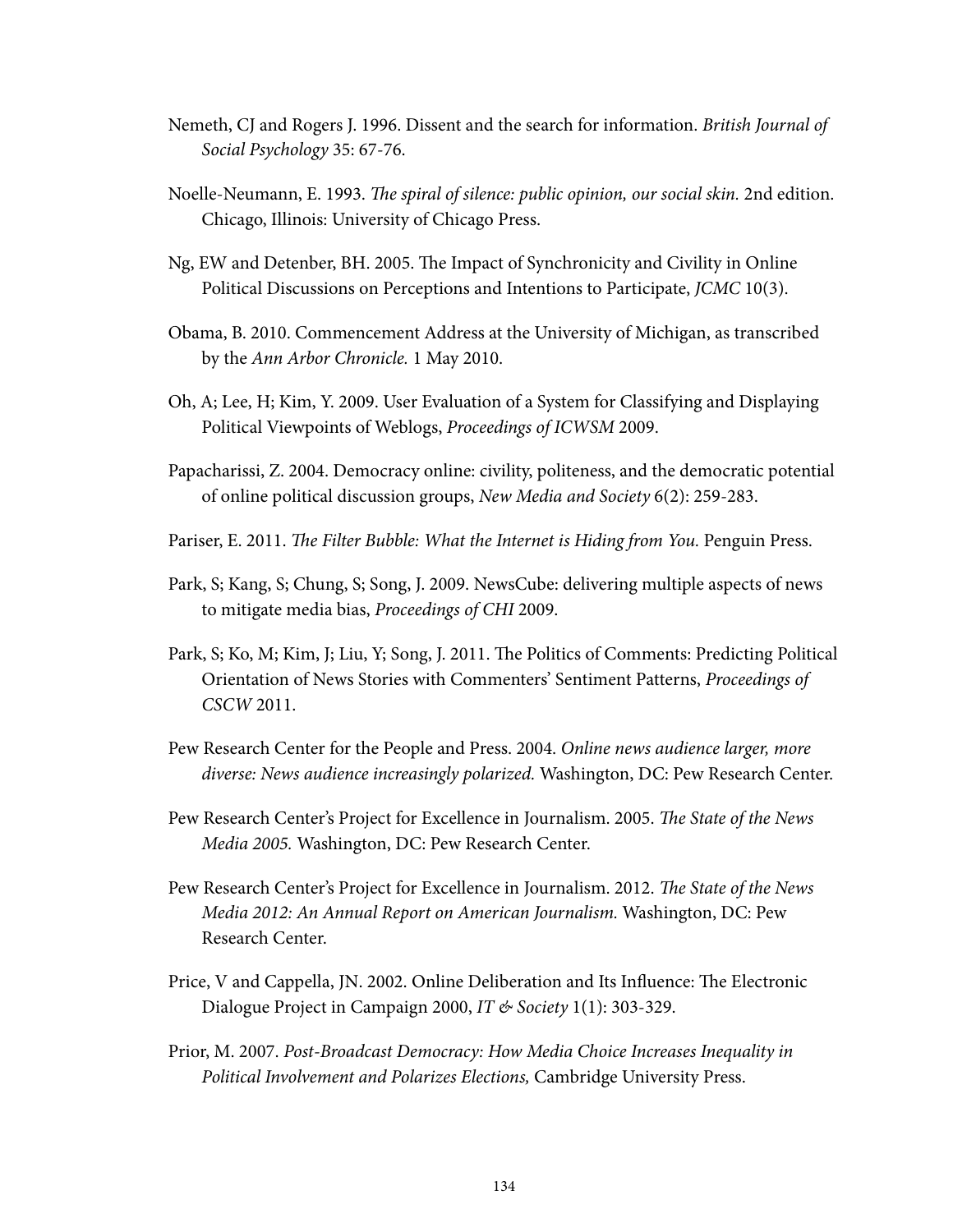- Procaccia, AD; Rosenschein, JS; Zohar, A. 2008. On the complexity of achieving proportional representation. Social Choice and Welfare, 30(3): 353-362.
- Purcell, K; Rainie, L; Mitchell, A; Rosentiel, T; Olmstead, K. 2010. Understanding the participatory news consumer: How Internet and cell phone users have turned news into a social experience. Pew Research Center, The Pew Internet & American Life Project, and The Pew Project for Excellence in Journalism.
- Putnam RD. 2001. Bowling Alone: The Collapse and Revival of American Community. New York: Simon & Schuster.
- Putnam RD. 1993. Making Democracy Work: Civic Traditions in Modern Italy. Princeton, New Jersey: Princeton University Press.
- Ramsay, C; Kull, S; Lewis, E; Subias, S. 2010. Miscommunication and the 2010 Election: A Study of the US Electorate, WorldPublicOpinion.org Project, University of Maryland. http://drum.lib.umd.edu/handle/1903/11375
- Rendall, S. 2001. Fox's Slanted Sources; Conservatives, Republicans far outnumber others, Fairness and Accuracy in Report.
- Rosenburg, M. 1955. Some Determinants of Political Apathy. Public Opinion Quarterly 18 (Winterly): 349-366.
- Ross, L; Greene, D; and House, P. 1977. The False Consensus Effect: An Egocentric Bias in Social Perception and Attribution Processes. Journal of Experimental Social Psychology 13: 279-301.
- Sanders, GS and Mullen, B. 1982. Accuracy in perceptions of consensus: Differential tendencies of people with majority and minority positions. European Journal of Social Psychology 13(1): 57-70.
- Schelling, TC. 1984. Self-Command in Practice, in Policy, and in a Theory of Rational Choice, The American Economic Review 74(2):  $1-11$ .
- Schkade, D; Sunstein, CR; Hastie, R. 2007. What Happened on Deliberation Day? California Law Review 95(3): 915-940.
- Scheufele, DA; Nisbet, MC; Brossard, D; Nisbet, EC. 2004. Social Structure and Citizenship: Examining the Impacts of Social Setting, Network Heterogeneity, and Informational Variables on Political Participation, Political Communication 21(3): 315-338.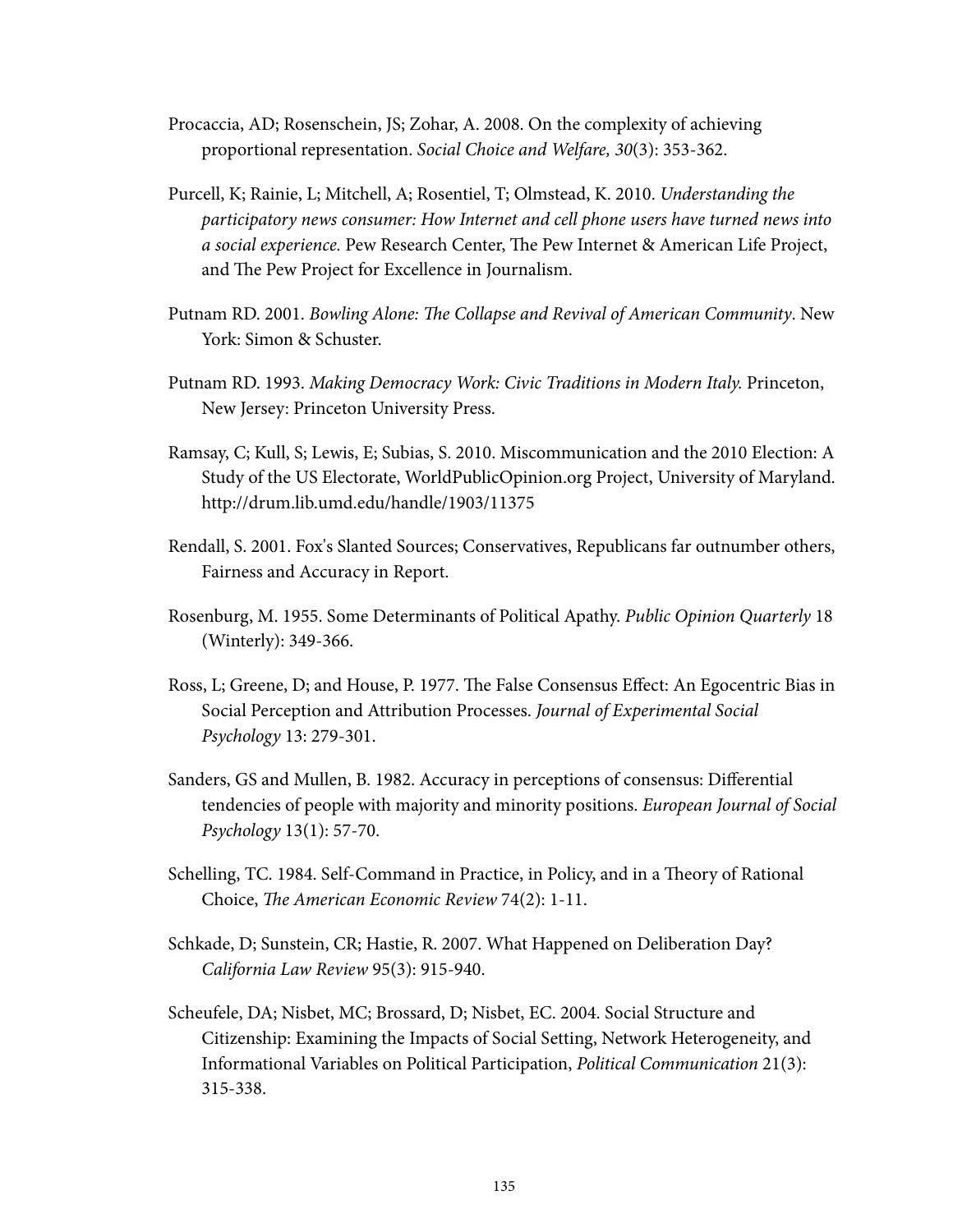- Schultz, PW; Nolan, JM; Cialdini, RB; Goldstein, NJ; Griskevicius, V. 2007. The Constructive, Deconstructive, and Reconstructive Power of Social Norms, Psychological Science 18(5): 429-434.
- Sears, DO. 1965. Biased indoctrination and selectivity of exposure to new information, Sociometry 28: 363-376.
- Sears, DO and Friedman, JL. 1967. Selective Exposure to Information: A Critical Review, Public Opinion Quarterly 31(2): 194-213.
- Seijts, GH; Latham, GP; Tasa, K; Latham, BW. 2004. Goal Setting and Goal Orientation: An Integration of Two Different Yet Related Literatures. Academy of Management Journal, 47(2): 227-239.
- Sheng, VS; Provost, F; Ipeirotis, PG. 2008. Get another label? improving data quality and data mining using multiple, noisy labelers, Knowledge Discovery and Data Minding 2008 (KDD-2008).
- Sibona, C and Walczak, S. 2011. Unfriending on Facebook: Friend Request and Online/Offline Behavior Analysis, Proceedings of HICSS 2011: 1-10.
- Smith, A. 2011. Twitter and Social Networking in the 2010 Midterm Elections. Washington, DC: Pew Internet & American Life Project.
- Stromer-Galley, J. 2003. Diversity of Political Opinion on the Internet: Users' Perspectives. Journal of Computer-Mediated Communication 8(3).
- Stucke, ME and Grunes, AP. 2011. Why more antitrust immunity for the newspaper industry is a bad idea, Northwestern Law Review Colloquy 105: 115-133.
- Sukumaran, A; Vezich, S; McHugh, M; Nass, C. 2011. Normative influences on thoughtful online participation, Proceedings of CHI 2011: 3401-3410.
- Sunstein, C. 2001. Republic.com. Princeton, New Jersey: Princeton University Press.
- Sunstein, C. 2002. The Law of Group Polarization, The Journal of Political Philosophy 10(2): 175-195.
- Swearingen, K and Sinha, R. 2002. Interaction Design for Recommender Systems, Proceedings of DIS 2002: 70-80.
- Sweeney, PD and Gruber, KL. 1984. Selective exposure: voter information preferences and the Watergate affair, Journal of Personality and Social Psychology 46(6): 1208-21.